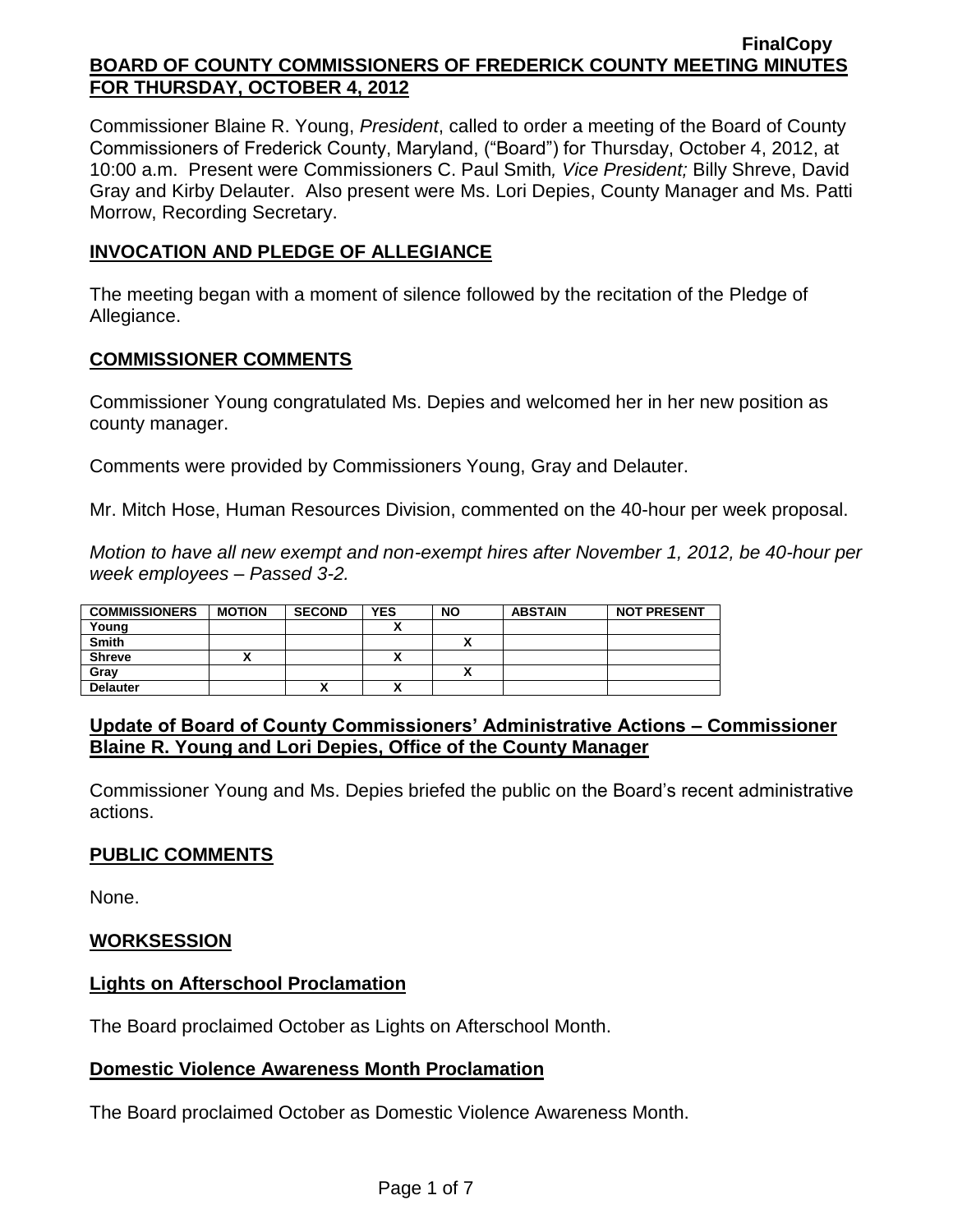### **Business Updates – Helen Riddle, Community Development Division**

Ms. Riddle updated the Board on businesses in Frederick County.

### **Merchant Card Acceptance – Lori Depies, County Manager and Diane Fox, Finance Division**

Ms. Fox and Mr. Daniel Lewis, Finance Division, presented the proposal.

There was no public comment.

*Motion to accept the proposal as presented – Passed 5-0.*

| <b>COMMISSIONERS</b> | <b>MOTION</b> | <b>SECOND</b> | <b>YES</b> | <b>NO</b> | <b>ABSTAIN</b> | <b>NOT PRESENT</b> |
|----------------------|---------------|---------------|------------|-----------|----------------|--------------------|
| Young                |               |               |            |           |                |                    |
| <b>Smith</b>         |               |               |            |           |                |                    |
| <b>Shreve</b>        |               |               | ,,         |           |                |                    |
| Grav                 |               |               | ,,         |           |                |                    |
| <b>Delauter</b>      |               |               | ~          |           |                |                    |

### **Appointments/Reappointments to Boards/Commissions – Joyce Grossnickle, Office of the County Manager**

Agricultural Preservation Advisory Board

There was no public comment.

*Motion to appoint Mr. Paul Spurrier to fill an unexpired term to expire June 30, 2017 – Passed 5-0.*

| <b>COMMISSIONERS</b> | <b>MOTION</b> | <b>SECOND</b> | <b>YES</b>               | <b>NO</b> | <b>ABSTAIN</b> | <b>NOT PRESENT</b> |
|----------------------|---------------|---------------|--------------------------|-----------|----------------|--------------------|
| Young                |               |               |                          |           |                |                    |
| <b>Smith</b>         |               |               |                          |           |                |                    |
| <b>Shreve</b>        |               | $\mathbf{v}$  | $\overline{\phantom{a}}$ |           |                |                    |
| Gray                 |               |               |                          |           |                |                    |
| <b>Delauter</b>      |               |               | v<br>^                   |           |                |                    |

Mental Health Advisory Committee

There was no public comment.

*Motion to reappoint Mr. Paul (Tony) Turner, Jr. to serve a three-year term to expire June 30, 2015, and for Mr. David Pearce to now serve as the Department of Social Services representative – Passed 5-0.*

| <b>COMMISSIONERS</b> | <b>MOTION</b> | <b>SECOND</b> | YES                                  | <b>NO</b> | <b>ABSTAIN</b> | <b>NOT PRESENT</b> |
|----------------------|---------------|---------------|--------------------------------------|-----------|----------------|--------------------|
| Young                |               |               |                                      |           |                |                    |
| <b>Smith</b>         |               |               | ^                                    |           |                |                    |
| <b>Shreve</b>        |               |               | ^                                    |           |                |                    |
| Grav                 |               | "             | $\ddot{\phantom{0}}$<br>~            |           |                |                    |
| <b>Delauter</b>      |               |               | $\ddot{\phantom{0}}$<br>$\mathbf{v}$ |           |                |                    |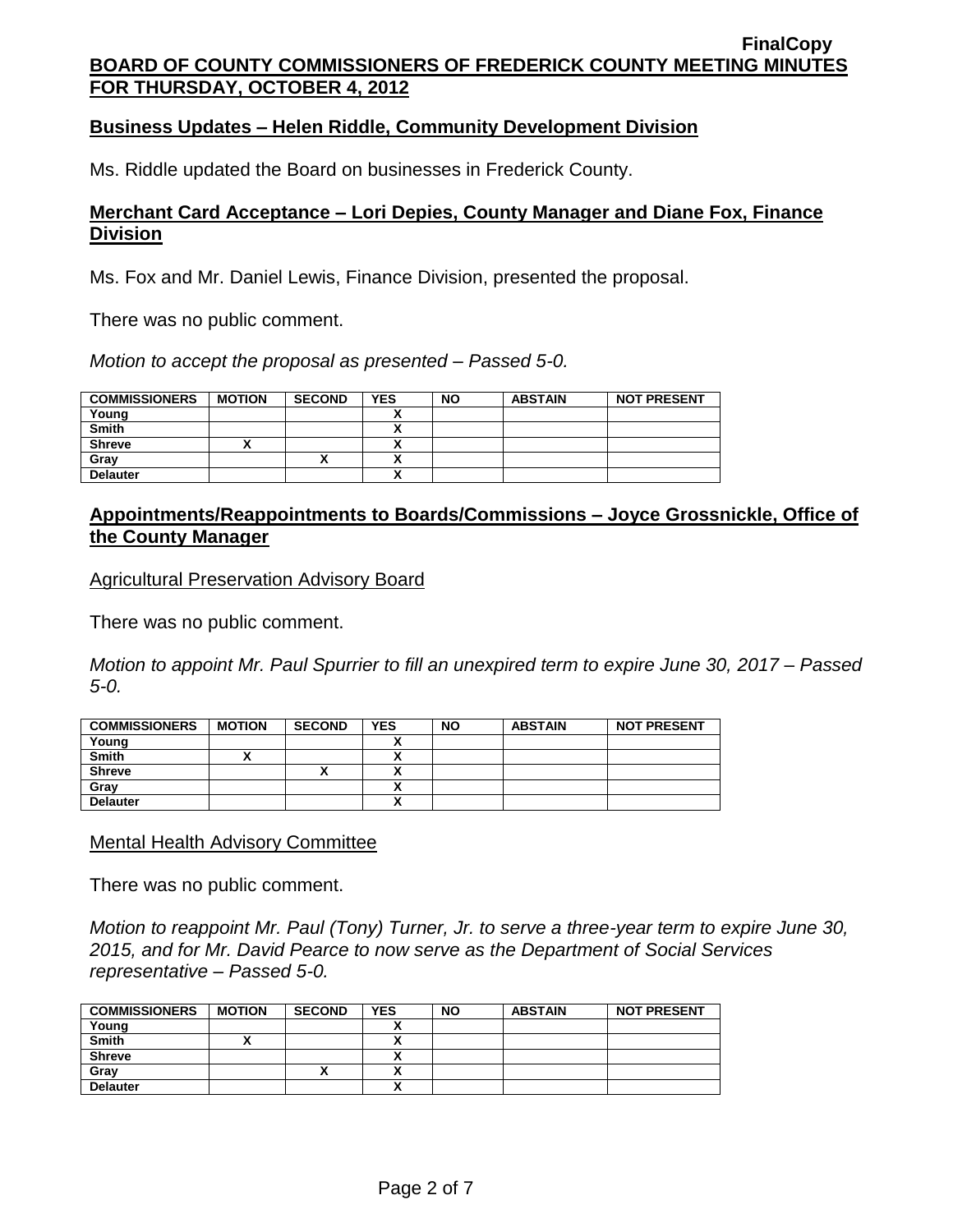## **CONSENT AGENDA**

The following items were presented on the agenda:

- Purchasing Memo #13-042 Purchase of Portable Radio Batteries and 20 "Gang" Battery Chargers/Conditions and Attached Budget Transfer (Piggyback contract was competitively bid.) Award to: Hankey's Radio Award amount: \$68,140.00
- Purchasing Memo #13-043 Bid #11-14, Contract Renewal for Repair and Installation of Traffic Barriers Award to: L. S. Lee, Inc. Estimated award amount: \$184,590.00
- Purchasing Memo #13-046 Fitness Boot Camp Programs for Parks and Recreation Award to: NXS Fitness, LLC Award amount: \$60,000.00
- Purchasing Memo #13-048 Purchase of Equipment and Services to Perform the Narrowbanding of Very High Frequency (VHF) Radios Award to: Motorola Solutions Award amount: \$125,892.94
- Administrative Office of the Courts "Courthouse Security Grants FY 2013" Application and Budget Transfer
- Maryland Housing Rehabilitation Program Letter of Intent

*Motion to approve the consent agenda as presented – Passed 5-0.*

| <b>COMMISSIONERS</b> | <b>MOTION</b> | <b>SECOND</b> | <b>YES</b> | <b>NO</b> | <b>ABSTAIN</b> | <b>NOT PRESENT</b> |
|----------------------|---------------|---------------|------------|-----------|----------------|--------------------|
| Young                |               |               |            |           |                |                    |
| <b>Smith</b>         |               |               | ,,         |           |                |                    |
| <b>Shreve</b>        |               |               |            |           |                |                    |
| Gray                 |               |               | ^          |           |                |                    |
| <b>Delauter</b>      |               |               | Λ          |           |                |                    |

#### **ADMINISTRATIVE BUSINESS**

## **Request to Reallocate Funding in the Sheriff's Office (Hire Full-time, Benefited Deputy) – Sheriff Chuck Jenkins, Sheriff's Office**

Sheriff Jenkins and Ms. Renee Williar, Sheriff's Office presented the request.

*Motion to approve the request to reallocate funding from two part-time, non-benefited positions to a full-time, benefited deputy position – Passed 5-0.*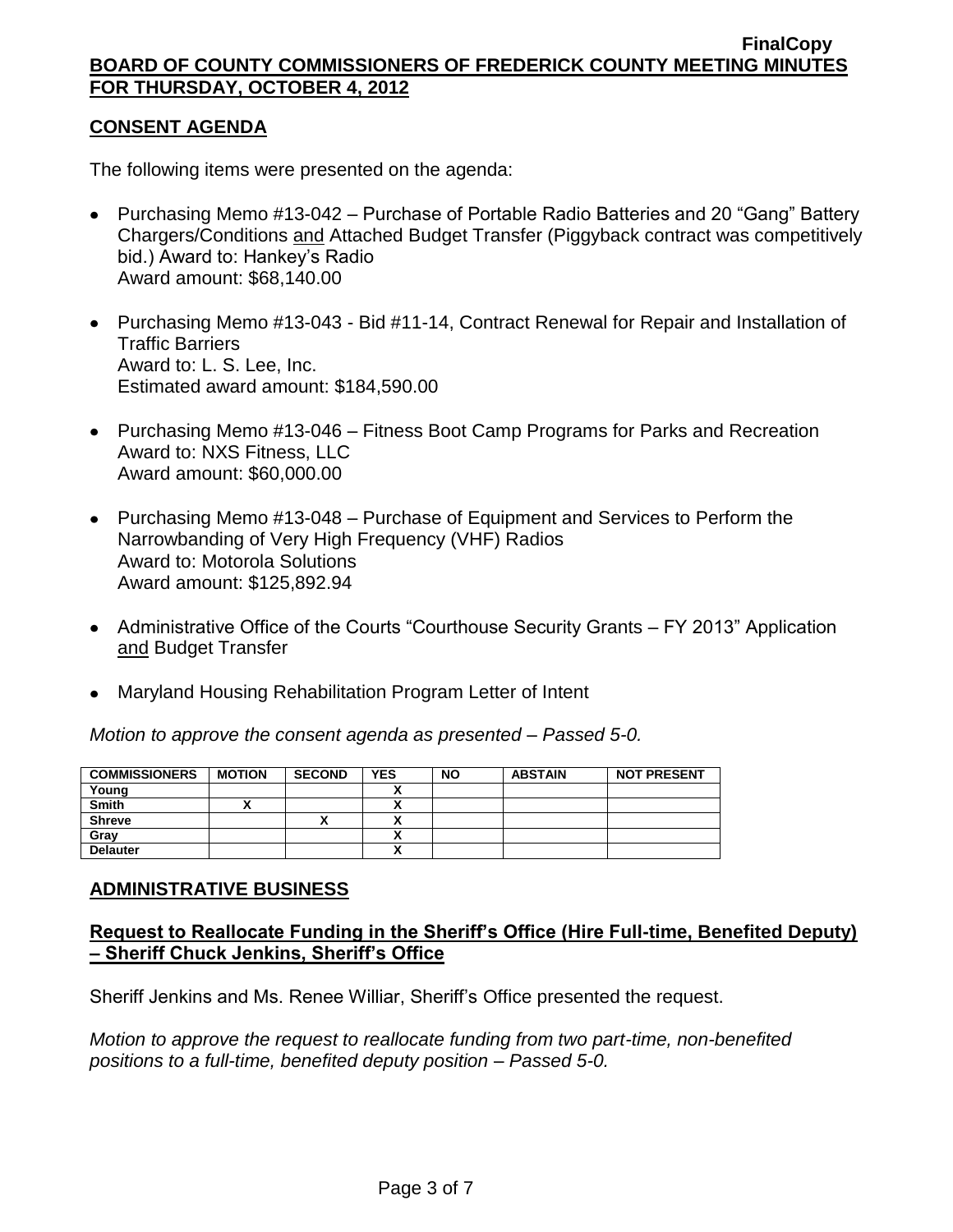| <b>COMMISSIONERS</b> | <b>MOTION</b> | <b>SECOND</b> | <b>YES</b> | <b>NO</b> | <b>ABSTAIN</b> | <b>NOT PRESENT</b> |
|----------------------|---------------|---------------|------------|-----------|----------------|--------------------|
| Young                |               |               |            |           |                |                    |
| <b>Smith</b>         |               |               |            |           |                |                    |
| <b>Shreve</b>        |               |               |            |           |                |                    |
| Gray                 |               |               |            |           |                |                    |
| <b>Delauter</b>      |               | Λ             | ^          |           |                |                    |

## **Presentation of Ordinance for Signature Purposes – Lansdale PUD Phase I Rezoning Amendment #R-02-01-A (Public Hearing Held 9/18/12) – John Mathias, Office of the County Attorney**

Mr. Mathias presented the ordinance. Mr. Eric Soter, Community Development Division, commented on the ordinance.

No action was taken as this item was presented for signature purposes.

(A copy of the approved/adopted ordinance can be obtained in the County Manager's Office or from the county's website, [www.FrederickCountyMD.gov.](http://www.frederickcountymd.gov/))

## **Presentation of the Lansdale PUD Development Rights and Responsibilities Agreement (DRRA) for Signature Purposes (Public Hearing Held 9/18/12) – Eric Soter, Community Development Division and Kathy Mitchell, Office of the County Attorney**

Ms. Mitchell and Mr. Soter presented the agreement.

No action was taken as this item was presented for signature purposes.

## **Approval of FY 2014 Board of Education (BOE) Capital Funding Request to the State – Ray Barnes, Frederick County Public Schools**

Mr. Barnes presented a letter of support for the BOE's FY 2014 capital funding requests to the state of Maryland.

*Motion to approve the request of support and to sign the letter to the Interagency Committee on School Construction – Passed 5-0.*

| <b>COMMISSIONERS</b> | <b>MOTION</b> | <b>SECOND</b> | <b>YES</b> | <b>NO</b> | <b>ABSTAIN</b> | <b>NOT PRESENT</b> |
|----------------------|---------------|---------------|------------|-----------|----------------|--------------------|
| Young                |               |               |            |           |                |                    |
| <b>Smith</b>         |               |               |            |           |                |                    |
| <b>Shreve</b>        |               |               |            |           |                |                    |
| Grav                 |               |               |            |           |                |                    |
| <b>Delauter</b>      |               |               |            |           |                |                    |

## **Update on Ballenger Creek District Park Improvements – Paul Dial, Parks and Recreation Division**

Mr. Dial gave a PowerPoint presentation on the improvements to the Ballenger District Park.

No action was taken as this item was informational.

(The Board adjourned the meeting at 12:20 for a lunch break.)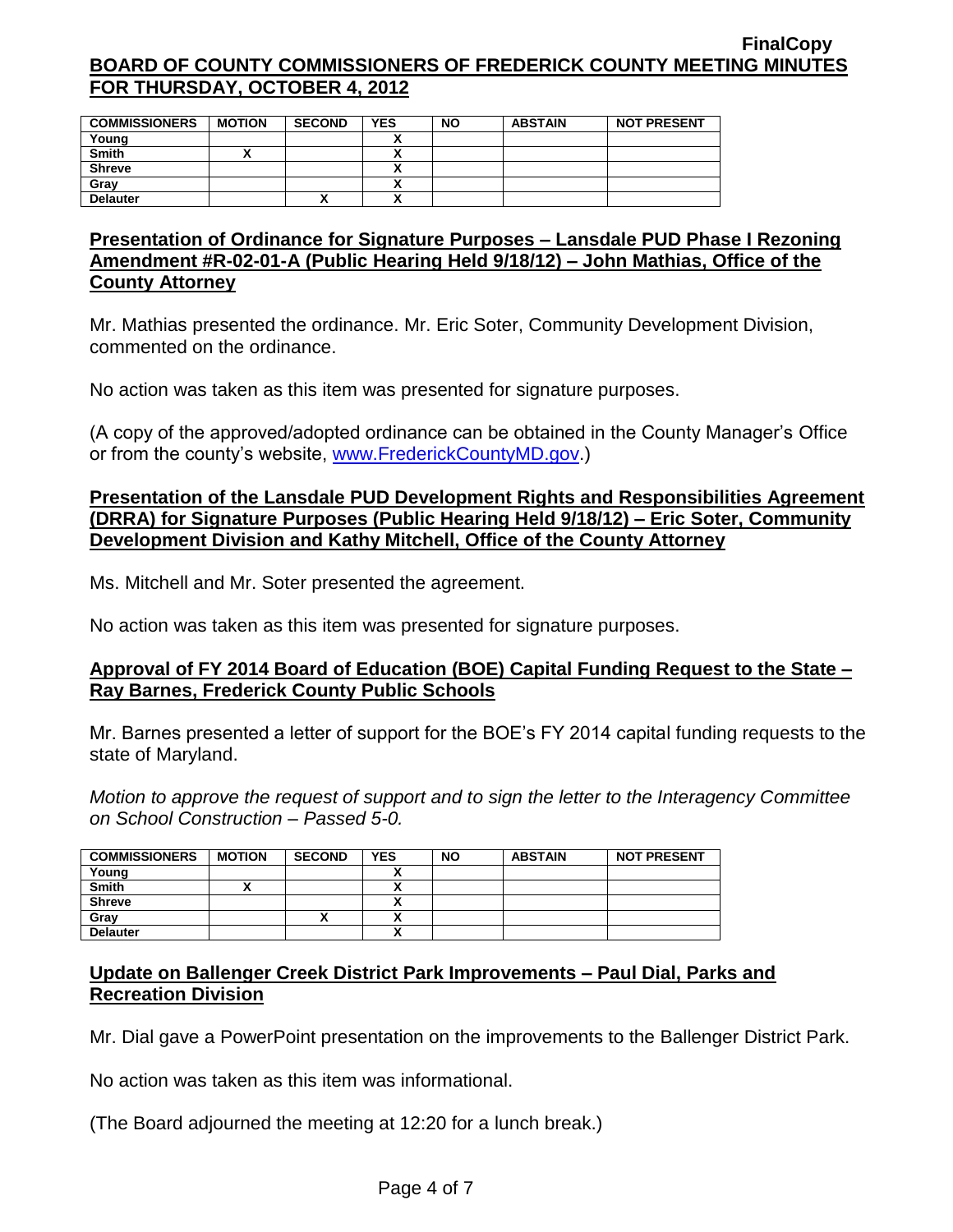Commissioner Young reconvened a meeting of the Board of County Commissioners of Frederick County, Maryland, ("Board") for Thursday, October 4, 2012, at 1:15 p.m. Present were Commissioners C. Paul Smith*, Vice President;* Billy Shreve, David Gray and Kirby Delauter. Also present were Ms. Lori Depies, County Manager and Ms. Patti Morrow, Recording Secretary.

## **Bid Award - Purchasing Memo #13-045 – Used Trailer for Urbana Road Satellite Facility (Sole Source) – Diane George, Finance Division**

Mr. Chuck Nipe, Public Works and Ms. George presented the request.

*Motion to approve Purchasing Memo #13-045 as presented – Passed 5-0.*

| <b>COMMISSIONERS</b> | <b>MOTION</b> | <b>SECOND</b> | <b>YES</b> | <b>NO</b> | <b>ABSTAIN</b> | <b>NOT PRESENT</b> |
|----------------------|---------------|---------------|------------|-----------|----------------|--------------------|
| Young                |               |               |            |           |                |                    |
| <b>Smith</b>         |               |               |            |           |                |                    |
| <b>Shreve</b>        |               |               |            |           |                |                    |
| Grav                 |               |               |            |           |                |                    |
| <b>Delauter</b>      |               | ↗             |            |           |                |                    |

## **Request to Establish a Policy for Staff to Review Installment Purchase Agreement (IPA) Assignment Requests – Anne Bradley, Community Development Division**

Ms. Bradley presented the request and Mr. Eric Soter, Community Development Division and Mr. John Mathias, Office of the County Attorney, commented on the request.

*Motion to approve the proposed policy to allow county staff and county bond counsel to review IPA assignments and transfer requests as presented – Passed 4-1.*

| <b>COMMISSIONERS</b> | <b>MOTION</b> | <b>SECOND</b> | <b>YES</b> | <b>NO</b> | <b>ABSTAIN</b> | <b>NOT PRESENT</b> |
|----------------------|---------------|---------------|------------|-----------|----------------|--------------------|
| Young                |               |               |            |           |                |                    |
| <b>Smith</b>         |               |               |            |           |                |                    |
| <b>Shreve</b>        |               |               |            |           |                |                    |
| Gray                 |               | ́             |            |           |                |                    |
| <b>Delauter</b>      |               |               | Δ          |           |                |                    |

## **Legislative Issues – John Mathias, Office of the County Attorney and Ragen Cherney, Office of the County Manager**

Mr. Mathias and Mr. Cherney presented the following proposals to be included in the 2013 Frederick County Legislative Package:

- 1. Permitting Video Lottery Terminals (Slots) for Local Charitable Organizations.
- 2. Frederick County Raffles.
- 3. Ethics Former Local Government Officials and Employees.
- 4. Maryland Constitution Congressional Districts Requirements as to Territory, Form and Boundaries.
- 5. Removal of Census Cap on Amount of Liquor Licenses in Frederick County.
- 6. Repeal or Modify Mandatory Stormwater Management Fee.
- 7. Permitting Tax Rebate to All Frederick County Properties.
- 8. Amending Grading Erosion and Sediment Control Standards.
- 9. Repeal of the Scooter/Moped Helmet Mandate.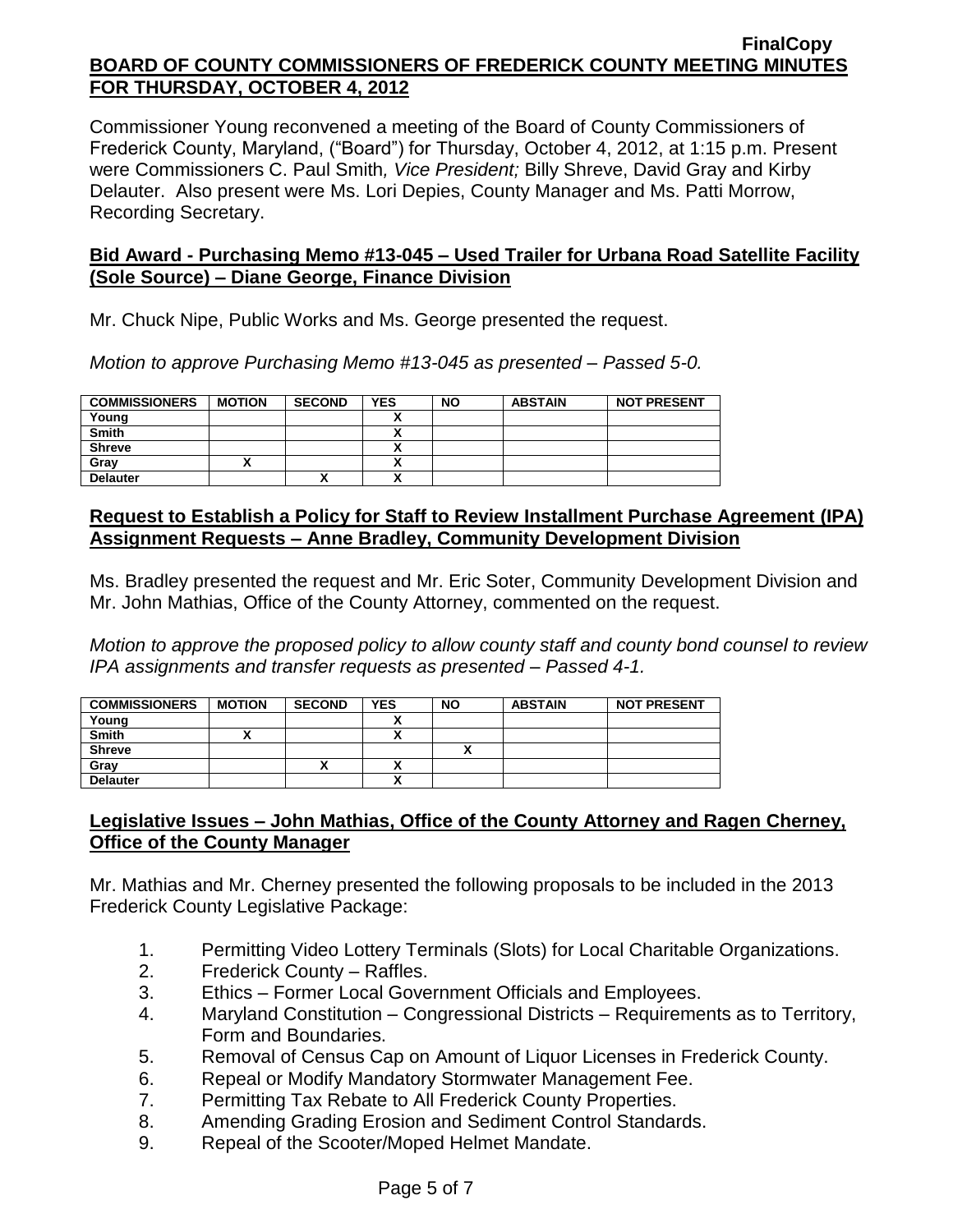- 10. Permitting Deer Hunting on Private Property in Certain Areas in Frederick County.
- 11. Repeal of Mandatory Provisions of Davis-Bacon and Minority Business Enterprise.

and the following (16) position statements are to be considered:

- 1. School Construction Funding for Frederick County Should Exceed Business Economic Assistance.
- 2. Frederick County Public Schools Authority to Count and Report Undocumented Students.
- 3. Maryland to be a "Shall Issue" State for a Right to Carry a Firearm.
- 4. Reinstatement of Highway User Revenues to Local Governments. United States Constitutional Convention to Address Citizenship and Immigration Issues.
- 5. Maryland Partial Birth Abortion Ban Act.
- 6. Constitutional Amendment to Prohibit "Economic Development" Takings.
- 7. Cooperative Enforcement of Federal Immigration Laws Throughout Maryland.
- 8. Negative Impact of the New State Stormwater Regulations to Local Government.
- 9. Repeal or Modifications of the Work Place Fraud Act of 2009 (SB 909).
- 10. Reduction or Sunsetting on Unemployment Insurance Fees on Businesses.
- 11. Opposition to PlanMaryland.
- 12. Opposition to Mandated State Septic Regulations on Local Governments.
- 13. Supporting the Revision of Maryland's Tangible Personal Property Tax.
- 14. Opposition to a Gas Tax Increase.
- 15. Supporting the Modification of Maintenance of Effort Funding Requirements

*Motion to add a position statement to address the negative implications of the state Buy American legislation (SB 432) – Failed 2-3.*

| <b>COMMISSIONERS</b> | <b>MOTION</b> | <b>SECOND</b> | <b>YES</b> | <b>NO</b>    | <b>ABSTAIN</b> | <b>NOT PRESENT</b> |
|----------------------|---------------|---------------|------------|--------------|----------------|--------------------|
| Young                |               |               |            |              |                |                    |
| <b>Smith</b>         |               |               | ,,,        |              |                |                    |
| <b>Shreve</b>        |               |               |            |              |                |                    |
| Gray                 |               |               | ,,,        |              |                |                    |
| <b>Delauter</b>      |               |               |            | $\mathbf{v}$ |                |                    |

*By unanimous consent, the Board moved to take the 2013 Legislative Package as presented through the public review process.*

## **COMMISSIONER COMMENTS**

Commissioner Young noted the Fire and Rescue Services Division Recruit Class 16 would graduate on Friday, October 5 and the National Fallen Firefighters Memorial Service would be held on Sunday, October 7.

## **PUBLIC COMMENTS**

None.